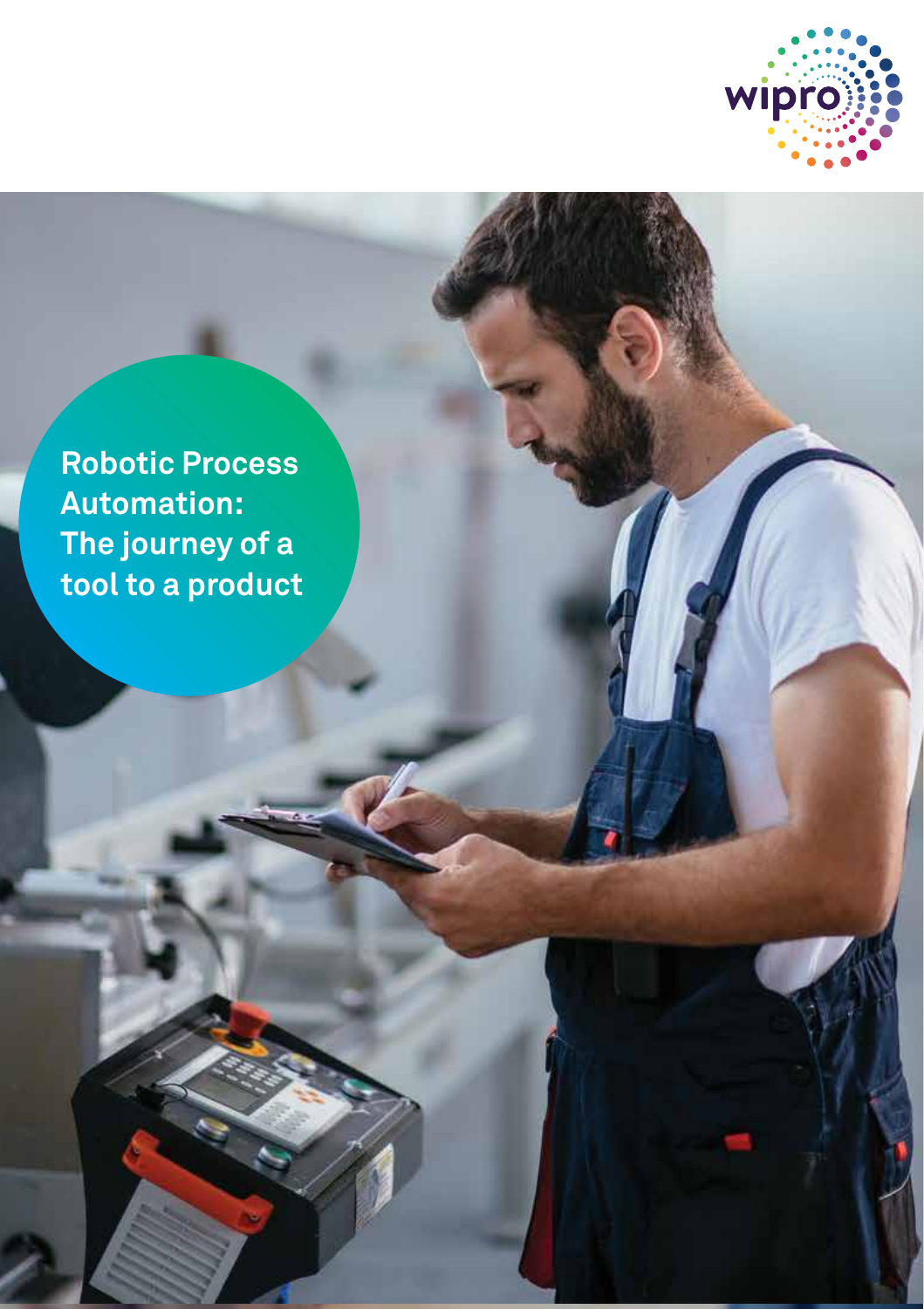is the core tool that helps enterprises undergo digital transformation through automation. To build a superior RPA product we need to think beyond the tool and design the product according to customer requirements. The customer requirements will in turn decipher what augmenting technologies are to be clubbed with RPA to create efficiencies when it concerns digital transformation. his article discusses the role of Product thinking in the area of Robotic Process<br>Automation. Robotic Process Automation

RPA might be the core of the solution an organization might require to transform their business processes but we need to consider the use of RPA technology as one part of a holistic automation approach. Augmenting RPA with other technologies – taking a broader, more strategic approach to automation is often called Intelligent Process Automation (Dutton, 2018). This article tries to delve deeper into how Robotic Process Automation can be enhanced through these technologies and what course these amalgamated technologies will take in the future when it concerns not just the product but how it enhances the consumers interaction with the product itself.

## **Robotic Process Automation: Underlying principles for selection of the RPA product**

RPA is typically a tool employed in a digital process to make the process more efficient and is not a product in itself. What makes this tool a product is how it is utilized to improve the particular complication that the process presents itself with. A holistic RPA product would require thinking on multiple levels across numerous touchpoints depending on the transformation need of the client. These four dimensions before choosing any RPA software need to be considered:

- 1) Software quality & robot maintenance
- 2) Security & risk management
- 3) Ease of deployment & scalability
- 4) Ease of coding & robot deployment (Everest Global Inc., 2018)

## **How will augmenting technologies shape the future of Robotics Process Automation?**

The first level would involve building an ecosystem of augmenting technologies that can make RPA more effective. Robotics, optical character recognition, process orchestrator,

analytics, Machine Learning from the underlying systems for Smart RPA solutions. These technologies are applied according to the process they are automating. Coupling RPA with a blend of AI technologies, such as computer vision, optical character recognition (OCR), Natural language processing to process all types of documents, extract relevant information and feed output into downstream applications is called Intelligent Document Processing. Banking and Financial Services and Insurance have been the early adopters of IDP with over 50% share followed closely by Consumer packaged goods (CGP) (Everest Global Inc., 2018). Each industry has a common operation inefficiency that needs to be solved. The combination of RPA and these augmenting technologies come together to form an integrated product that slowly specializes in the particular vertical. Finance & Accounting has large amounts of unstructured data that is processed on a daily basis and Intelligent Automation can help automate these tasks with the help of AI-enabled technologies.

## **Maximizing the potential of smart RPA through enhancing customer experience**

The second level would involve examining the process it is being applied to and the third level would involve making it convenient to use for the human agents that will be involved in the process. This would require the utilization of foundational capabilities to drive rapid and sustainable implementation.

- 1. It's extremely important that the companies who are looking to transform their digital operations first identify a 'high' impact journey that would generate significant benefits from the desired transformation. Depending upon the business objective for transformation the company can choose the relevant metric that they would like to improve i.e. customer experience, new-customer acquisition, customer service and cost productivity. In case there are multiple 'high' impact journeys; it would be feasible to prioritize and subsequently implement digital transformation
- 2. The various improvement levers need not only be sequenced correctly but also should derive the multiplier effect feeding off each other and subsequently providing greater benefits to the organization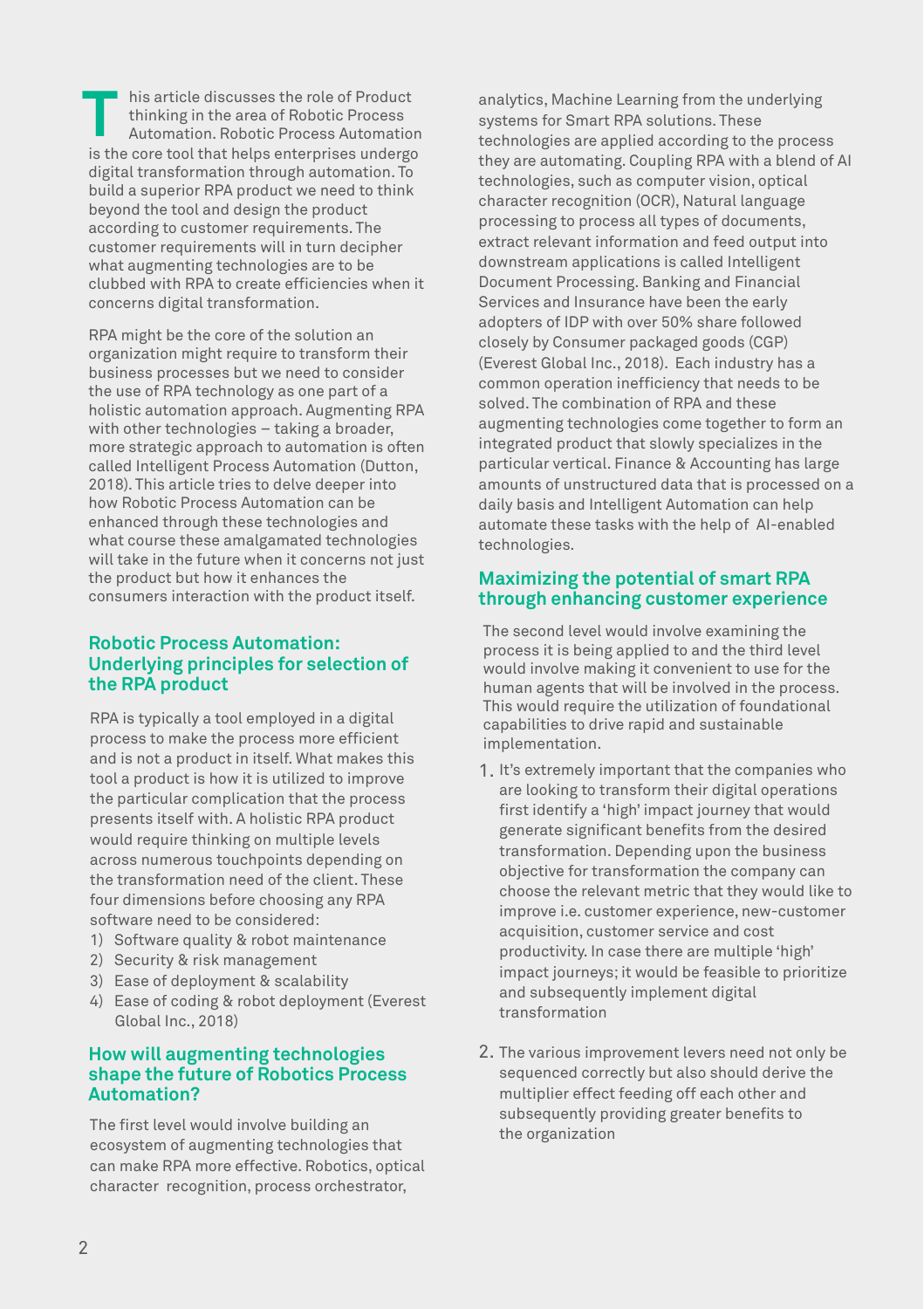- At most companies, 20 end-to-end journeys 3. account for more than 70% of the costs and more than 80% of the customer experience. Transforming these core journeys touches all parts of the organization and deliver multidimensional improvements
- 4. Reskilling and deploying staff is a critical step in monetizing the value generated from the next generation operating model alongside a continuous-improvement mindset should become the new "steady state" (Mckinsey Digital , 2019)

The zero-based design approach encourages people to cast aside assumptions to expand the scope of discovery. The factors to transform customer experience are:

- a) Designing and digitizing customer journeys
- b) Increasing speed and agility in insight
- generation c) Achieving customer adoption of digital customer journeys
- d) Developing agility in delivering journey transformations

Organizations can make the digital journey relevant to the consumers through

- Pooling of content and creating a delightful . experience
- A singular platform simplifies the user . experience of the user as he can access majority of the information on a single platform
- Making sure that the most frequently used . services have returning users to not only engage the customer but also collect valuable customer-behavior data
- Improving and innovating digital journeys by . simple tactics, such as color coding functional elements can increase time spent and ease of usage.

Customer Journey Transformation becomes extremely important especially where RPA has reached a maturity level. Banking and financial services tend to be front runners when it concerns the level of maturity achieved by RPA. Organizations then look beyond just the more tangible benefits achieved by automation and look to enhance the quality of the user experience. The 'customer journey' will take precedence over the channel used to reach out to the consumer thereby allowing companies to develop more compelling propositions and deliver more streamlined products and services. This will be facilitated by customer self-service through emerging technologies like mobile messaging, phone-based communication. Combining separate cloud environments into a unified hybrid platform increases the efficiency of the organization; eliminating duplication of efforts and potential security risks are some of the examples of an augmenting technology enhancing the customer experience of the enterprise.



Figure1: Intelligent Process Automation – Product thinking strategy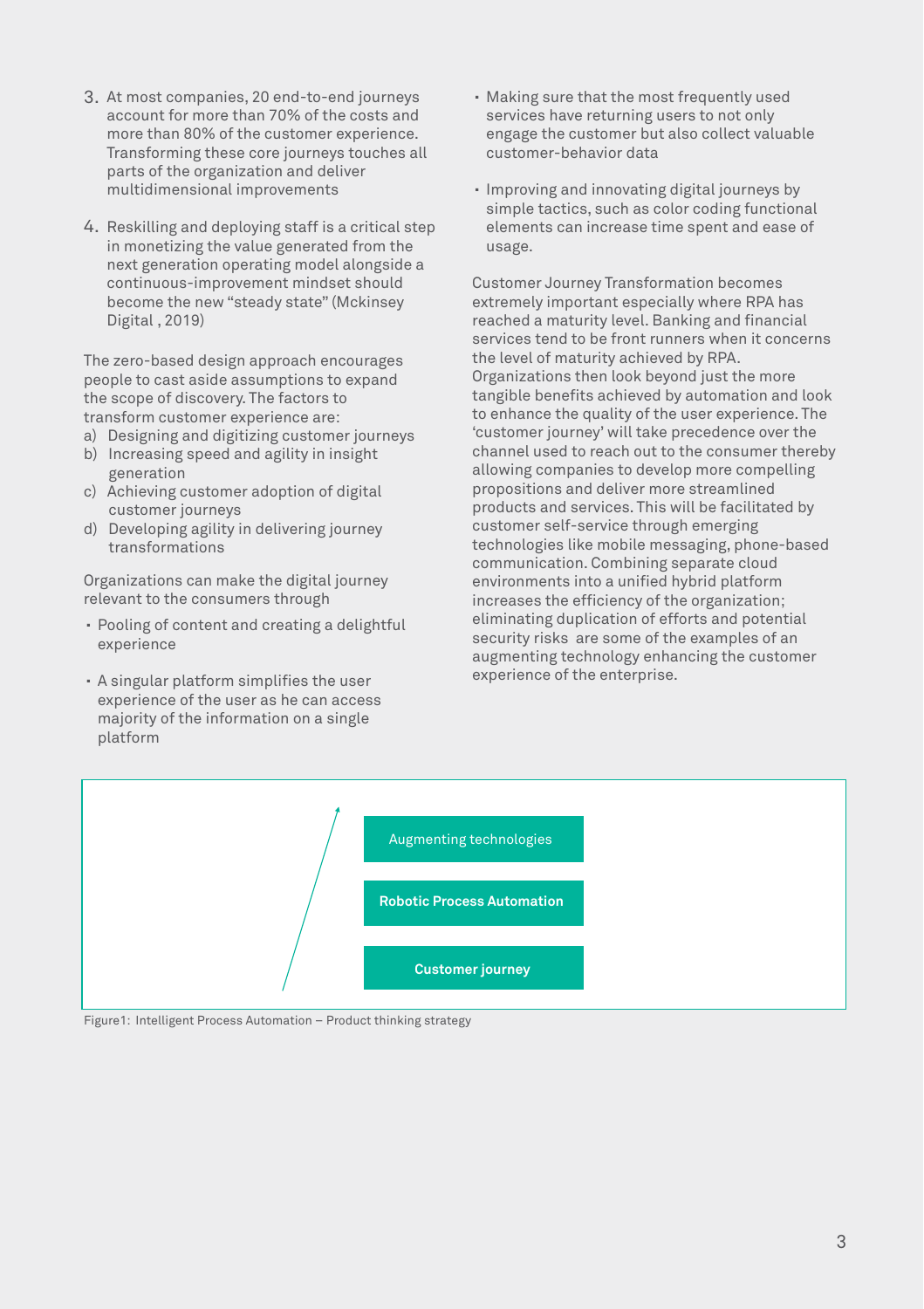RPA as a product would typically involve thinking across the three layers that would make an overall process more efficient. Each layer within the entire product would be tied to various end objectives that are typically defined by the client. The customer journey would typically be used to extract the consumer requirements from the process. As a product concept, the effect that RPA will have on the overall journey should be looked at from a down-up perspective since the RPA/ Augmenting technologies have to interact with either the consumer or the orchestrator. To maximize the human synergy, it is important we design the product and its implementation depending on the end user.

RPA is a tool that is supposed to increase the efficiency of the process beyond what simplification, standardization and workflow management can provide therefore it is important to have a strong base on which your RPA solution is built. Majority of the RPA software providers are single-mindedly focusing on adding features to their product but the effective usage of these features can only come about through a process that is efficient in itself. So it is safe to presume that Intelligent Process Automation is not just the RPA software but the entire workflow management coupled with RPA capabilities? If RPA vendors are only supplying the software, then is it safe to assume that the Intelligent Automation product is not just the Software but ecosystem that this software company has built that involves the workflow/BPM management experts as well? Does this mean that the tool is as important as the experts that are creating the efficiencies through process engineering?

The journey of the Intelligent automation product will be a cumulative journey of all the three layers. As technologies develop, the experts would not only have to adapt to these technologies but also reimagine the processes to extract even greater gains that will further create the need to develop these technologies. The machine-human synergy is bound to grow through this feedback loop that will be created, where humans will augment machines and machines will in turn augment humans.

This feedback loop has led to the creation of a platform which is an assembly of talent, capabilities and technologies, including Artificial Intelligence (AI) and advanced analytics. This is an indication of how machine-human synergy can be leveraged to create further efficiencies. This creation of efficiencies might even result in the major consolidation between not only RPA software/ technology companies but also service providers in the coming years leading to major shifts in the business environment across the globe.

# **References**

- 1. Dutton, N. W. (2018). From RPA to DPA: a strategic approach to automation. MWD Advisors
- 2. Everest Global Inc. (2018). Smart RPA Enterprise Playbook. Everest Group Research
- 3. Mckinsey Digital . (2019). Turbochargin the next-generation operating model . Mckinsey Digital



### **Kunjal Kaw**

Digital Operations & Platforms, Enterprise Operations Transformation, Wipro

Kunjal has five years of experience across advertising, media & PR covering brand management, strategic marketing, ATL/BTL/digital ddvertising and trade marketing. He has hands-on experience in Trade Marketing and Brand Strategy across various brands.